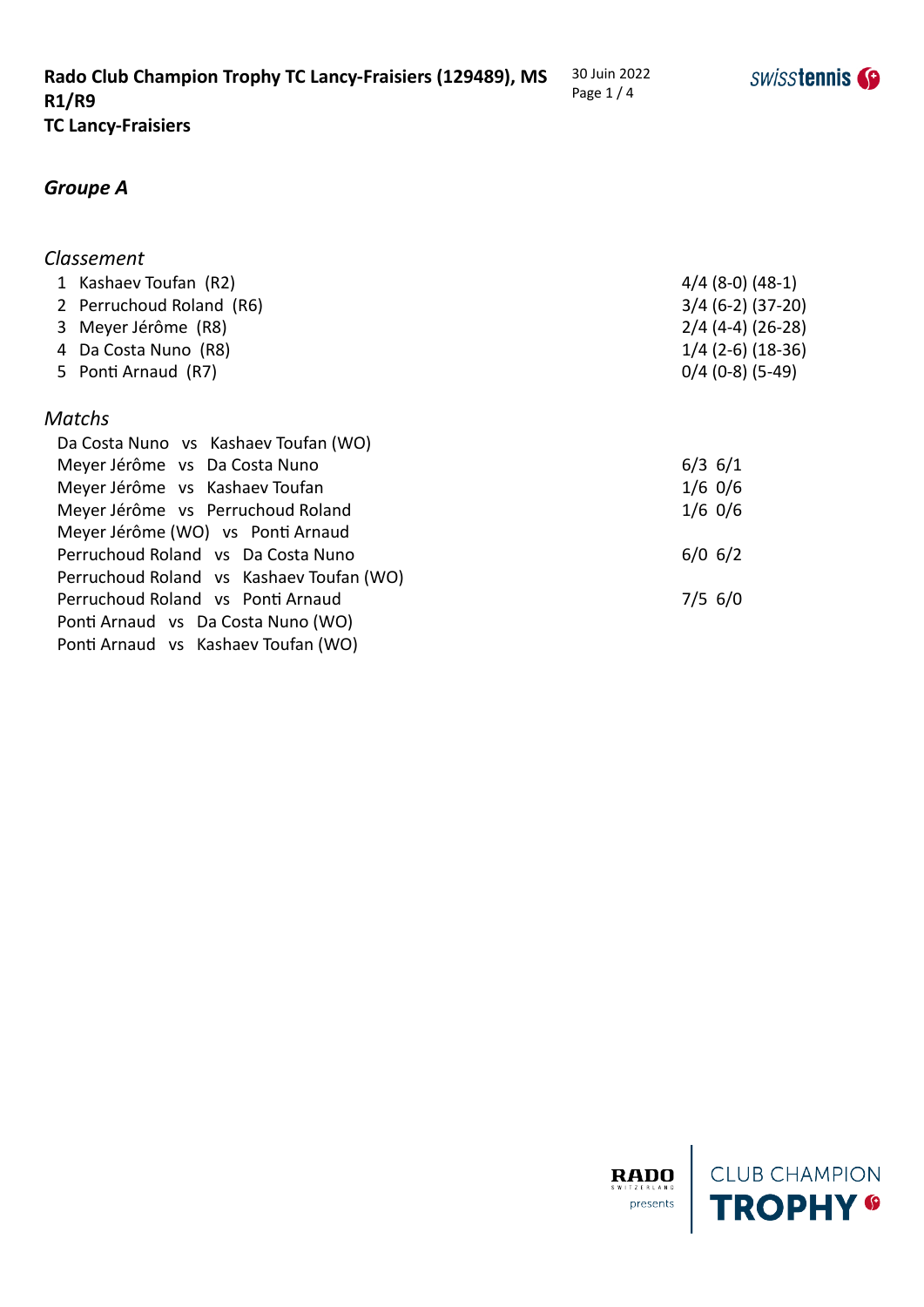# *Groupe B*

#### *Classement*

| 1 Vaudroz Quentin (R4)                   | $4/4$ (8-0) (48-6)  |
|------------------------------------------|---------------------|
| 2 Rezwiakoff Alexandre (R7)              | $3/4$ (6-2) (38-20) |
| 3 Lambelin Thibaud (R8)                  | $2/4$ (4-4) (35-32) |
| 4 Pellicciotta Michaël (R8)              | $1/4$ (2-6) (18-42) |
| 5 Meyer Matthias (R9)                    | $0/4$ (0-8) (9-48)  |
| <b>Matchs</b>                            |                     |
| Lambelin Thibaud vs Pellicciotta Michaël | $6/0$ 6/4           |
| Lambelin Thibaud vs Vaudroz Quentin      | $2/6$ 3/6           |
| Meyer Matthias vs Lambelin Thibaud       | $0/6$ 3/6           |
| Meyer Matthias vs Pellicciotta Michaël   | $4/6$ 2/6           |
| Mever Matthias vs Vaudroz Quentin        | $0/6$ 0/6           |

| <u>viv viv</u> |
|----------------|
|                |
| $7/5$ 6/1      |
| $6/0$ 6/0      |
| $6/1$ 6/1      |
| $1/6$ 0/6      |
|                |



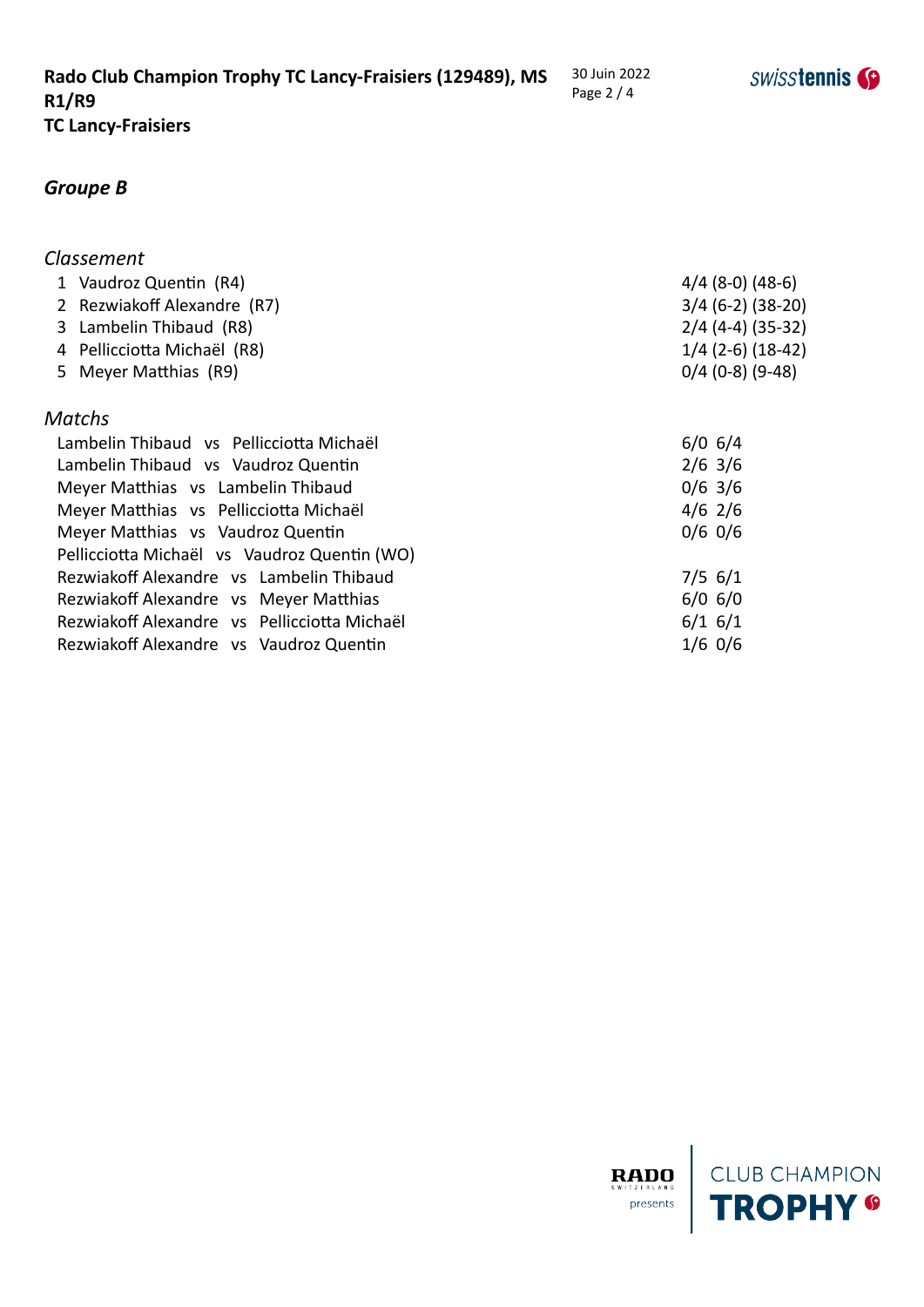# *Groupe C*

| <b>Classement</b>                    |                     |
|--------------------------------------|---------------------|
| 1 Pedrazzoli Thomas (R5)             | $4/4$ (8-0) (48-8)  |
| 2 Mathieu Jérémy (R8)                | $3/4$ (6-3) (40-39) |
| 3 Gassner Raphael (R8)               | $2/4$ (4-4) (35-36) |
| 4 Masset Olivier (R7)                | $1/4$ (3-6) (38-46) |
| 5 Fersini Flavio (R9)                | $0/4$ (0-8) (17-49) |
| Matchs                               |                     |
| Fersini Flavio vs Pedrazzoli Thomas  | $0/6$ 1/6           |
| Gassner Raphael vs Fersini Flavio    | $6/1$ 6/3           |
| Gassner Raphael vs Pedrazzoli Thomas | $2/6$ 3/6           |
| Masset Olivier vs Fersini Flavio     | $7/6$ 6/1           |
| Masset Olivier vs Gassner Raphael    | $4/6$ 4/6           |
| Masset Olivier vs Pedrazzoli Thomas  | $1/6$ 0/6           |
| Mathieu Jérémy vs Fersini Flavio     | $6/3$ 6/2           |
| Mathieu Jérémy vs Gassner Raphael    | $6/3$ 6/3           |
| Mathieu Jérémy vs Masset Olivier     | $7/6$ 2/6 6/4       |
| Mathieu Jérémy vs Pedrazzoli Thomas  | $1/6$ 0/6           |





30 Juin 2022 Page 3 / 4